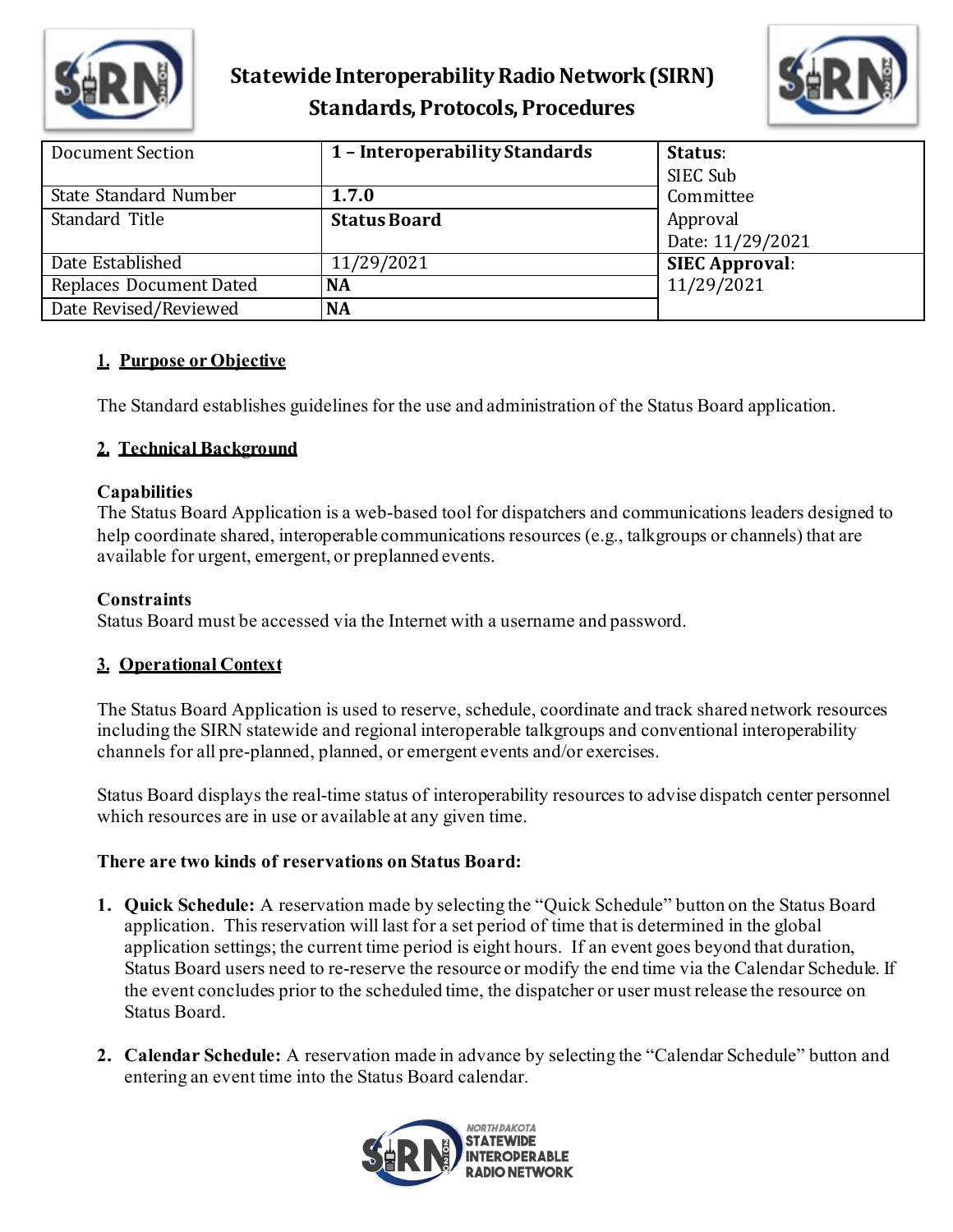



It is recommended to do a manual refresh before any resource reservation is made, either via Quick Schedule or Calendar Schedule. This will help ensure that the most current information is displayed.

**Schedule Conflicts**: A talkgroup can be assigned to only one reservation during any given time period. For example, if a Quick Schedule is made which overlaps an existing Quick Schedule *or* an existing Calendar Schedule reservation, then the oldest reservation will be deleted and the new reservation will take precedence. When a reservation is overridden, the person who scheduled the initial reservation will receive a "bump" email, letting them know their reservation has been canceled.

Users of Status Board are able to override other users' reservations according to the SOPs that assign priority for those resources. All care should be taken to avoid bumping a current or previous reservation unless absolutely necessary.

Prior to overriding an existing reservation, users must notify the individual responsible for the existing reservation indicating the need for using the resource. Conflicts shall be managed based on the priority or urgency of the event. For instance, if all resources are booked, a critical emergency may override a local training session.

Before anyone is bumped off of an interoperable resource, proper coordination must take place among the agency that wants to acquire the previously reserved resource, any necessary supervisors, communications managers and/or COMLs involved with the previous reservation.

### **There are two kinds of user accounts on Status Board:**

- **1. Users:** End-users typically dispatchers or field users; these accounts provide read-only access.
- **2. Administrators:** Staff who are able to create resources, profiles, and user accounts; these accounts provide read and write access to Status Board. Administrators are to be configured for access to the geographically appropriate regional and statewide interoperable talkgroup tabs in addition to other conventional interoperable resources.

"Read" accounts cannot reserve resources and can only view current resource status. "Write" accounts may reserve resources and enter notes.

Write access to Status Board is available only to the following categories of personnel:

- Dispatchers and Public Safety Communication Center personnel
- Incident command staff e.g. Communications Unit Leaders (COMLs), Communication Technicians (COMTs), and Incident Tactical Dispatchers (INTDs)
- Agency Supervisors
- Emergency Management Staff
- Technical Staff
- Local Subsystem Administrators

Read access may be available to SIRN users and support staff with a specific operational need. Write

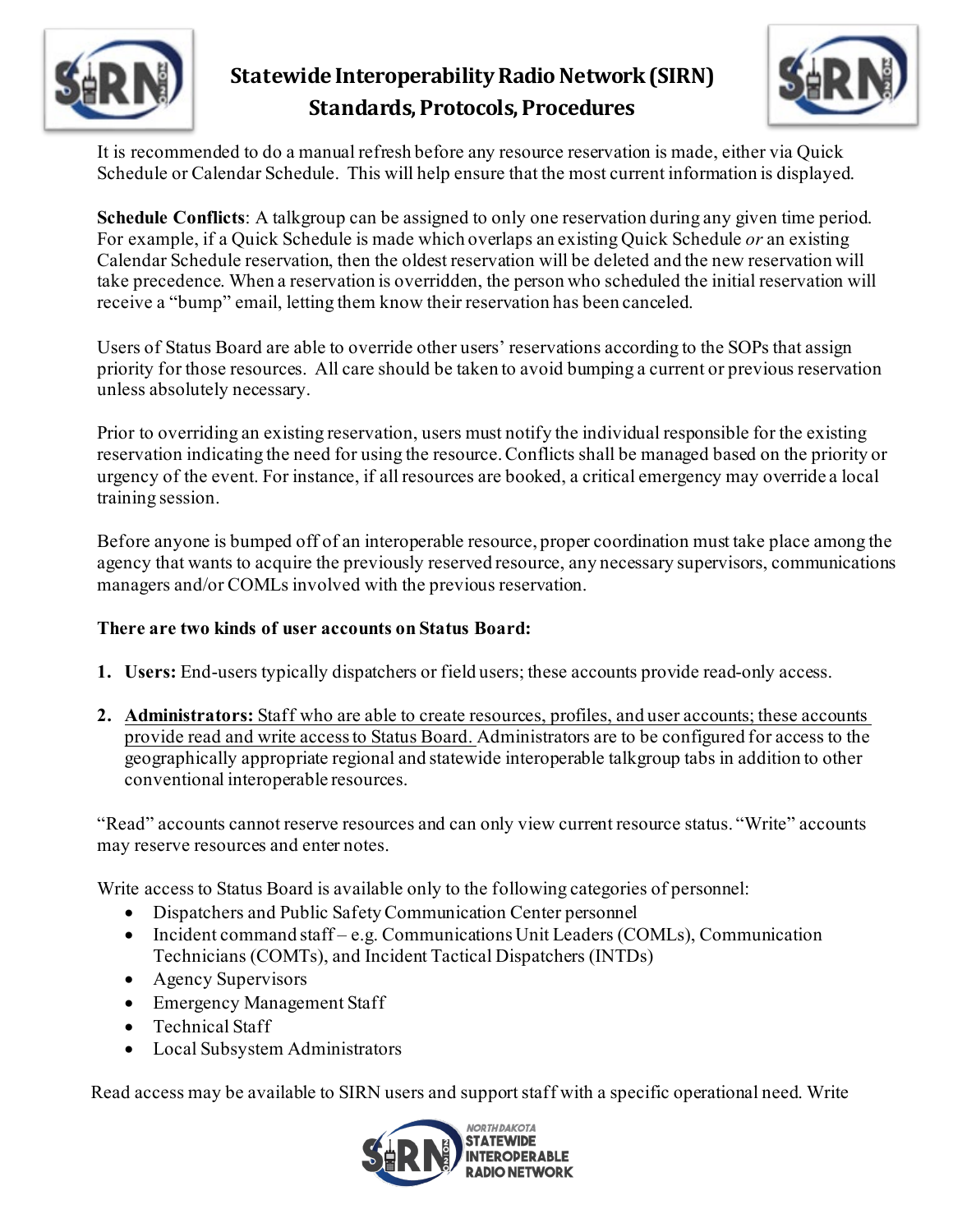



access is not intended to be available to field personnel, unless an individual falls into one of the categories above.

The SIRN Working Group will determine whether to provide "write" access for positions not listed above.

COMLs and COMTs shall be setup with access to all statewide and regional tabs on the Status Board when creating their profiles.

#### **4. Recommended Protocol/ Standard**

Status Board is to be used for all emergent or pre-planned emergency situations and planned exercises that utilize interoperability resources.

While a resource can be scheduled via Quick or Calendar scheduling, agencies shall conduct proper advance planning and coordination when using shared SIRN interoperability resources for events that span multiple operational periods and/or geographic areas, such as Red River flooding. Shared SIRN resources shall be sufficiently incorporated into communications preplans such as ICS-205.

See the following SIRN Standards for additional details on the use of shared resources:

- 1.4.0 Regional & Statewide Interoperability Talkgroups
- 1.14.0 SIRN Event & Exercise Communications Planning

### **Accounts Management and Privileges**

Setup and administration of Status Board accounts shall comply with all applicable procedures in SIRN Standard 2.11.0 System Management Login Accounts.

**Super Administrator**: The SIRN Statewide System Administrator or designee shall maintain the "Super" administrator account capable of issuing administrator accounts.

**Administrators**: The SIRN Statewide System Administrator, approved PSAP Managers, Agency Administrators or designees have the ability to establish and maintain User Accounts.

Agency Administrators are responsible for maintaining their agency's user accounts and updating the Statewide System Administrator of any changes. Each agency using Status Board is required to designate at least one point of contact and keep that person's contact information up-to-date with the SIRN and designated Status Board Administrator by December 31 of every year. The agency point of contact shall notify their designated Status Board Administrator of any changes that have occurred with resources and/or users within 30 calendar days of that change.

Each Region may additionally designate a Regional Status Board Administrator to oversee both Administrator and User accounts within a region.

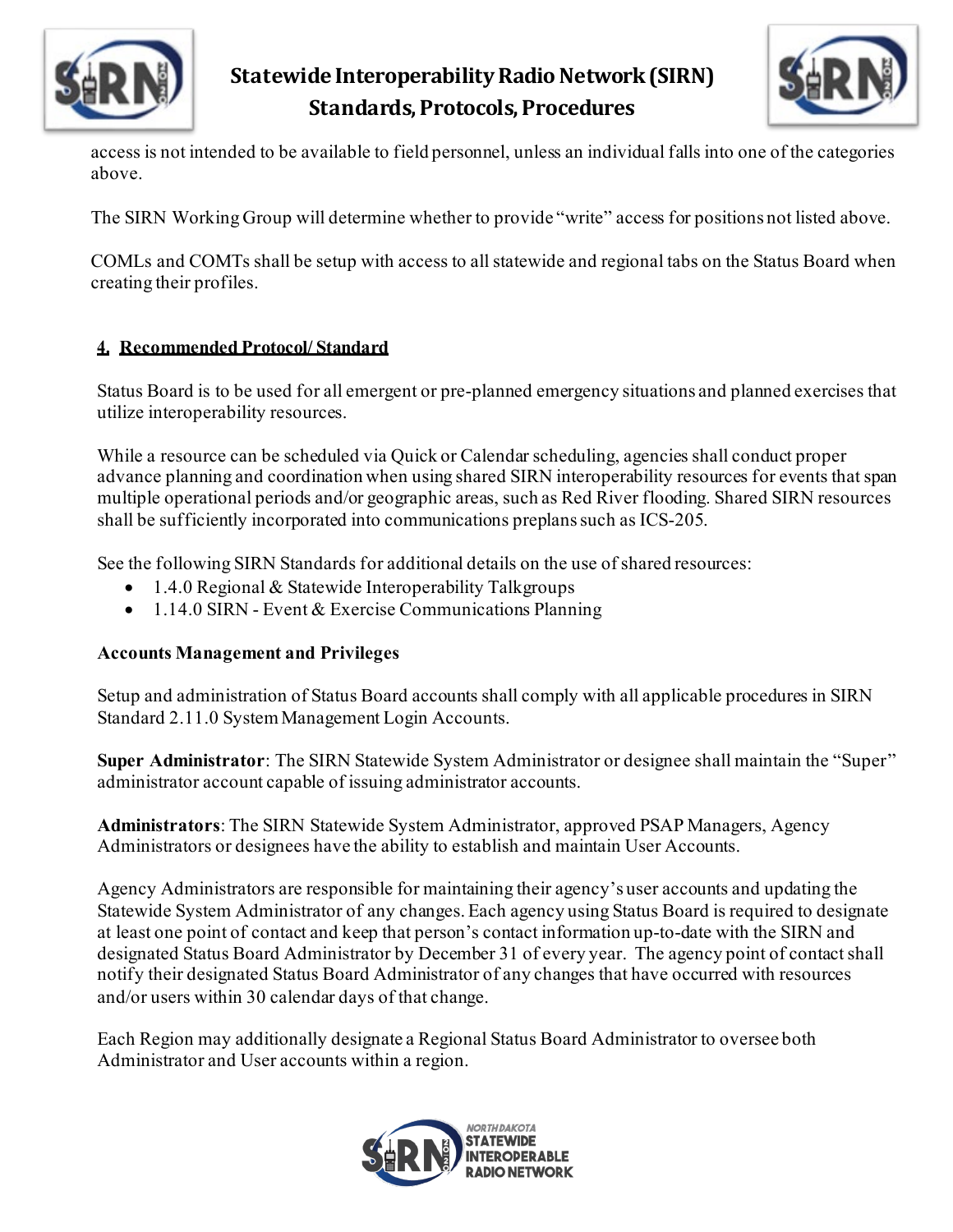



A Regional Status Board Administrator will be responsible for regional consensus on problem reporting and feature requirements or enhancements. Any requested modifications or changes to regional or statewide interoperable resources need to be presented to the SIRN Working Group for approval.

No language in the standard shall be construed to prohibit multiple agencies from sharing a single Status Board administrator; e.g., a single administrator is allowed to provide administrative support for neighboring counties or for an entire region.

### **Training**

All users shall be appropriately trained on use of Status Board before receiving access. Each user is required to complete the required training for Status Board prior to getting an individual user account.

Dispatchers with Status Board access must complete the required training as part of their orientation.

PSAP Managers may receive initial training from the SIRN Statewide System Administrator on the use of Status Board in addition to any required training material. PSAP Managers are responsible for ensuring their staff maintains appropriate training at all times.

### **Information Security Policy of Status Board**

Each user account will contain, at a minimum, the user's unique, individual email address. In the case of dispatch positions, an agency email address may be used.

### **5. Recommended Procedure**

### For **EMERGENT INCIDENTS:**

Any time an interoperable resource is used for an emergent event, a Quick Schedule must be made on Status Board.

As soon as it is practical to do so, it is recommended that the user enter a brief description of the event, and an estimated end time in the description field.

When the interoperable resource is no longer required and as soon as it is practical to do so, the dispatcher or user must release the resource on Status Board.

### For **PRE-PLANNED INCIDENTS and EXERCISES:**

To schedule an interoperable resource for a pre-planned incident, a Calendar schedule shall be made on Status Board at least one week in advance of the event, if it is practical to do so.

The user shall enter a brief description of the event and an estimated end time in the description field.

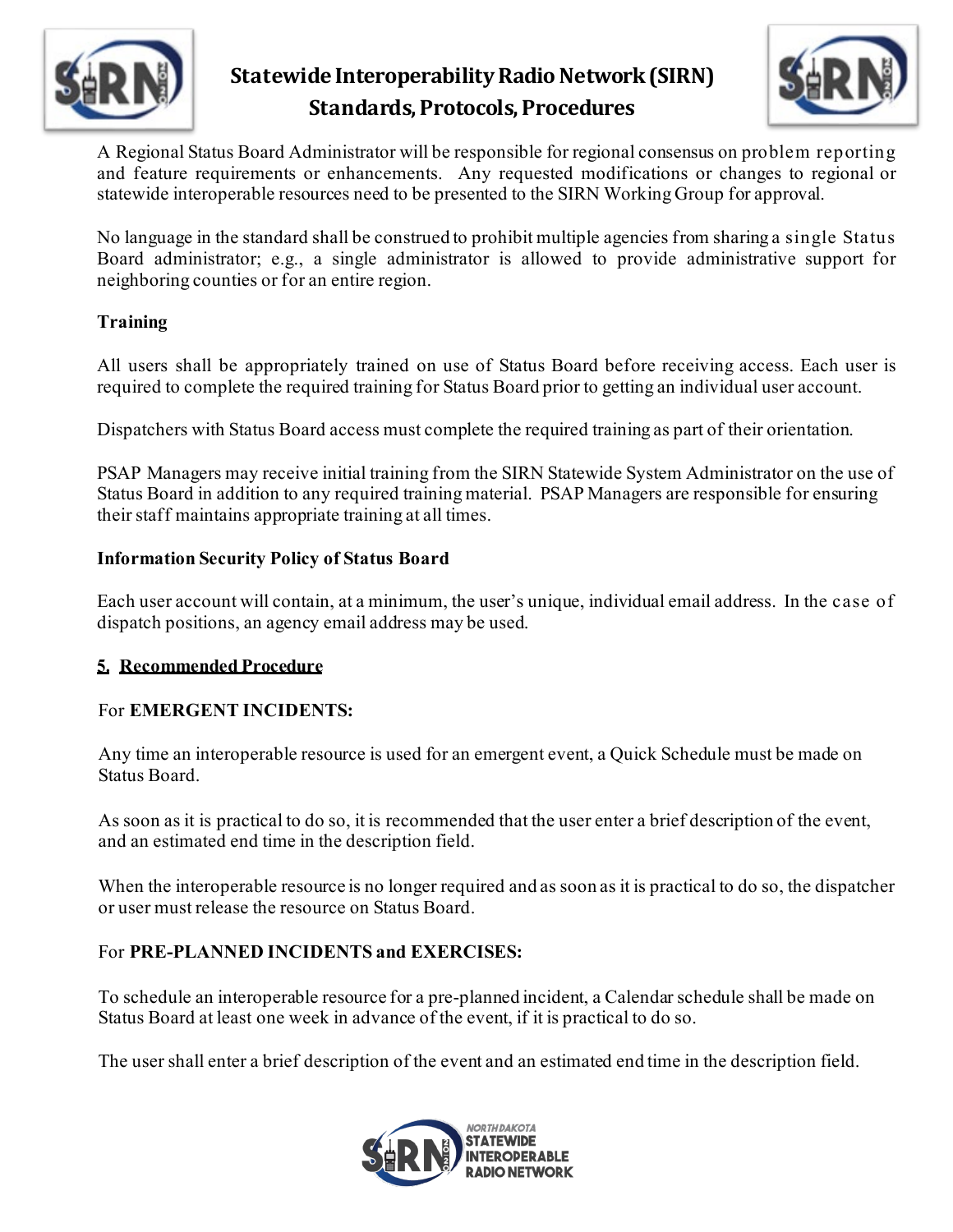



When the interoperable resource is no longer required and as soon as it is practical to do so, the dispatcher or user must release the resource on Status Board.

### During **UNPLANNED STATUS BOARD** outages:

If an agency experiences an unplanned outage, loss of connectivity to, or other feature issues with Status Board that cannot be rectified by closing and reopening the internet browser, they should contact NDIT Customer Service or the SIRN Statewide System Administrator to initiate a trouble ticket.

SIRN Statewide System Administrator will evaluate the outage and send out notifications to the affected agencies. When Status Board has been restored, SIRN Statewide System Administrator shall notify affected agencies that the service is back up.

If the Status Board failure is determined to be due to the User Agency's own network connectivity or devices, the SIRN Statewide System Administrator will notify the Agency Administrator. Agency Administrator shall contact their PSAP or agency IT staff to investigate the problem.

The SIRN NOC is not required to monitor Status Board or take action to address any interruption in service. It is the responsibility of user agencies to report outages.

For **PLANNED** outages:

The SIRN Statewide System Administrator shall notify affected agencies prior to a planned outage, preferably at least 48 hours in advance, or as soon as he/she is made aware there will be a planned outage. This notice shall provide the date, time, and expected duration of the outage. When work is completed, SIRN will provide notice that the service is back online.

If an agency requires interoperable resources during an outage, they shall monitor the resource for existing traffic prior to using it. Contact may be made with *State Radio* to verify the availability of an interoperable resource.

An agency shall announce, consistent with SIRN Standards 1.4.0 Regional & Statewide Interoperability Talkgroups, that it is securing control of the resource before commencing communications on the resource.

### **6. Management**

SIRN Statewide System Administrator, approved PSAP Managers, Agency Administrators or designees are responsible for implementing procedures for use of the Status Board within individual PSAPs or on any mobile user's application.

Local/Agency Administrator of Status Board are responsible for ensuring that:

• Only qualified personnel are granted access to Status Board accounts